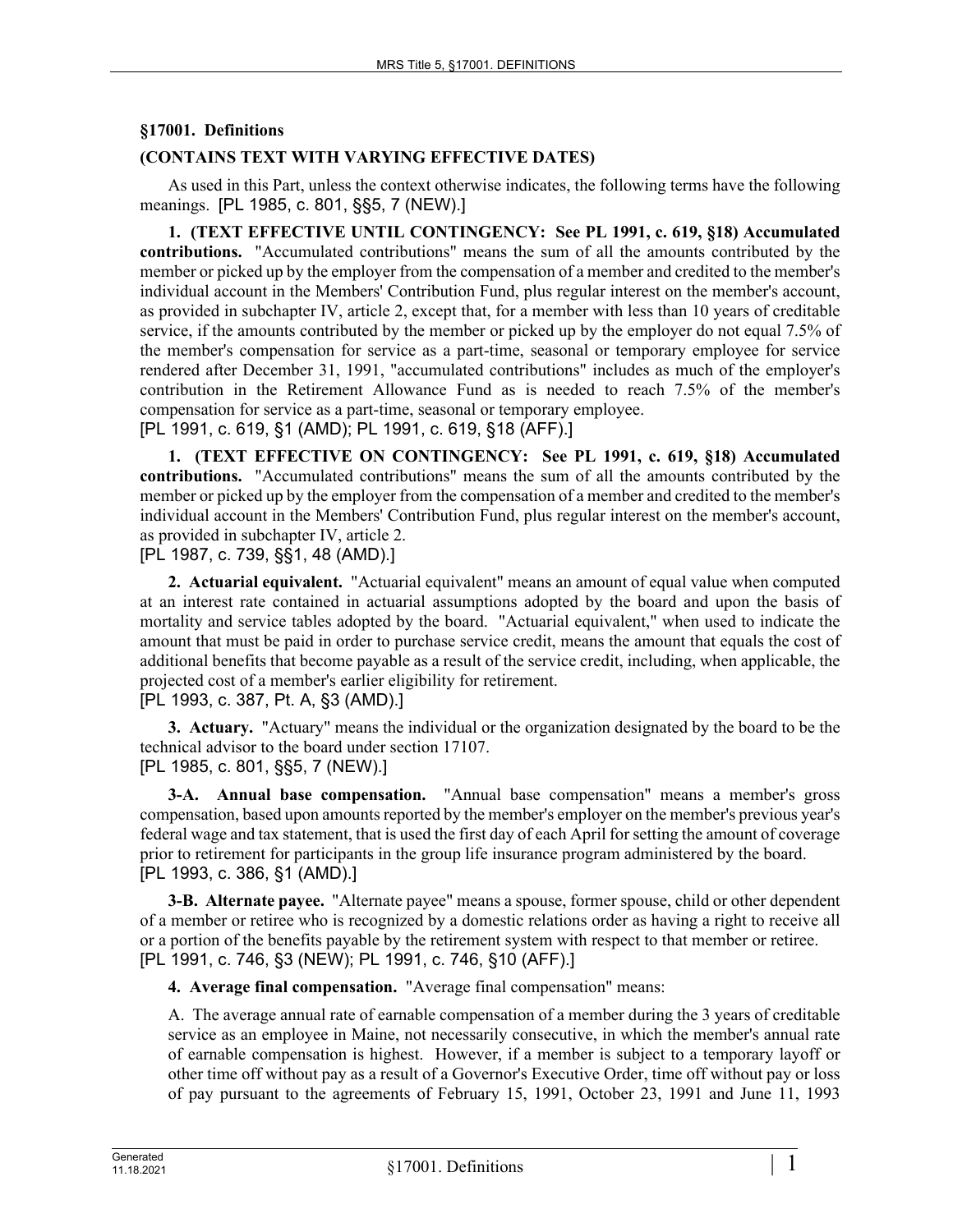between the Executive Department and the American Federation of State, County and Municipal Employees, Council 93, time off without pay pursuant to the agreement of June 11, 1993 between the Executive Department and the Maine State Employees Association, days off without pay as authorized by legislative action or days off without pay resulting from any executive order declaring or continuing a state of emergency relating to the lack of an enacted budget document for fiscal years ending June 30, 1992 and June 30, 1993, or, if a member elects to make the payments as set forth in section 17704‑B, as a result of days off without pay or for days worked for which the level of pay is reduced as the result of the freezing of merit pay and longevity pay as authorized by legislative action, by the State Court Administrator or from executive order for the fiscal year beginning July 1, 2002, July 1, 2009, July 1, 2010, July 1, 2011 or July 1, 2012, or a combination thereof, or, if a member is subject to days off without pay, not to exceed 10 days in each fiscal year ending June 30, 1992 and June 30, 1993, as a result of actions taken by local school administrative units to offset school subsidy reductions, or, if a member is subject to days off without pay during the fiscal year beginning July 1, 2009 or July 1, 2010, as a result of actions taken by a local school administrative unit and the member elects to make the payments as set forth in section 17704‑B or, notwithstanding section 18202, as a result of actions of a participating local district to offset reductions in municipal revenue sharing or a combination thereof, for the fiscal years ending June 30, 1992 and June 30, 1993, or, if a member of a local school administrative unit is subject to loss of compensation from employment in an extracurricular or cocurricular position that was eliminated or otherwise unavailable during the period from January 1, 2020 to July 1, 2021 due to circumstances related to the novel coronavirus disease referred to as COVID-19 and the member elects to make the payments as set forth in section 17704‑B, or, if a member is subject to days off without pay during the fiscal year beginning July 1, 2009 or July 1, 2010, as a result of actions of a participating local district and the member elects to make the payments as set forth in section 18305‑C, the 3-year average final compensation must be determined as if the member had not been temporarily laid off, reduced in pay or provided days off without pay; or [PL 2021, c. 225, §1 (AMD).]

B. The average annualized rate of earnable compensation of a member during his entire period of creditable service if that period is less than 3 years. [PL 1985, c. 801, §§5, 7 (NEW).] [PL 2021, c. 225, §1 (AMD).]

**5. Beneficiary.** "Beneficiary" means a person or persons designated by a member to receive a benefit under this Part or a person otherwise entitled to receive a benefit under this Part. [PL 1985, c. 801, §§5, 7 (NEW).]

**6. Benefit.** "Benefit" means any payment made, or required to be made, to a beneficiary under chapter 423, subchapter V or chapter 425, subchapter V. [PL 1985, c. 801, §§5, 7 (NEW).]

**7. Board.** "Board" means the board of trustees, established under section 12004‑F, subsection 9, to administer the Maine Public Employees Retirement System. [PL 1989, c. 503, Pt. B, §32 (AMD); PL 2007, c. 58, §3 (REV).]

**8. Child.** "Child" means any natural or legally adopted, born or unborn, progeny of a member. [PL 1985, c. 801, §§5, 7 (NEW).]

**9. Consumer Price Index.** "Consumer Price Index" means:

A. The Consumer Price Index for All Urban Consumers, CPI-U, as compiled by the Bureau of Labor Statistics, United States Department of Labor; or [PL 2001, c. 181, §3 (AMD).]

B. If the index described in paragraph A is revised or superseded, the board must employ the Consumer Price Index compiled by the Bureau of Labor Statistics, United States Department of Labor that the board finds to be most reflective of changes in the purchasing power of the dollar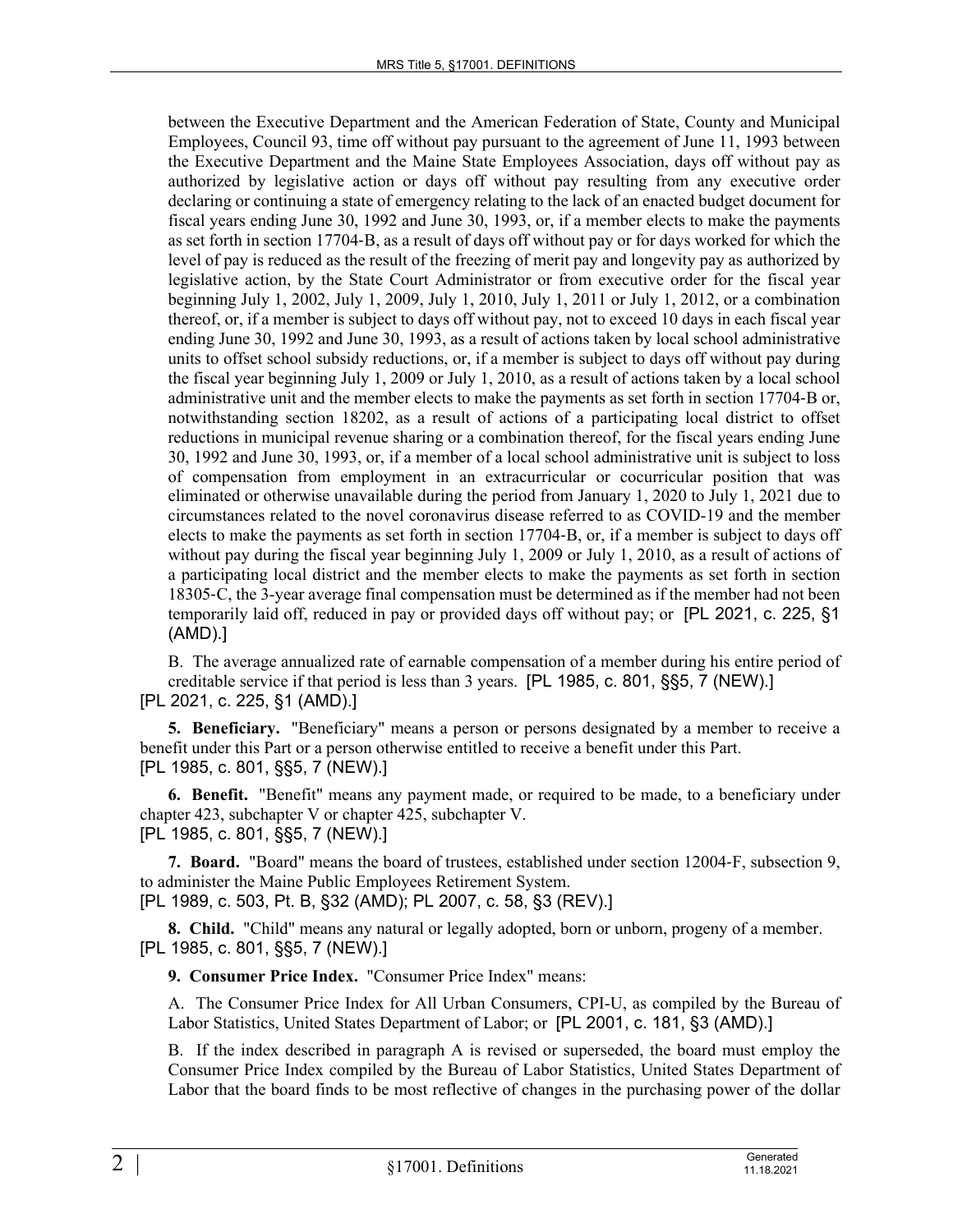for the broadest population of consumers, including retired consumers. [PL 2001, c. 181, §3 (AMD).]

[PL 2001, c. 181, §3 (AMD).]

**10. Creditable service.** "Creditable service" means a person's membership service, the person's prior service and service for which credit is allowable under sections 17755 and 17756; section 17760, subsection 3; section 18258; sections 18355 and 18356; and section 18360, subsection 2. [PL 2003, c. 693, §1 (AMD).]

**11. Department.** "Department" means any department, commission, institution or agency of State Government including the Maine Community College System.

[PL 1989, c. 443, §16 (AMD); PL 2003, c. 20, Pt. OO, §2 (AMD); PL 2003, c. 20, Pt. OO, §4 (AFF).]

**12. Dependent child.** "Dependent child" means:

A. Any unmarried, natural or legally adopted, born or unborn, member's progeny, who is:

(1) Under 18 years of age; or

(2) Under 22 years of age and a full-time student; or [PL 1985, c. 801, §§5, 7 (NEW).]

B. Regardless of age or marital status, any other progeny certified by an independent health care provider or the medical review service provider to be permanently mentally incompetent or permanently physically incapacitated and determined by the executive director to be unable to engage in any substantially gainful employment. [PL 2021, c. 277, §11 (AMD).]

[PL 2021, c. 277, §11 (AMD).]

**12-A. Domestic relations order.** "Domestic relations order" means a judgment, decree or order, including approval of a property settlement agreement, that:

A. Relates to the provision of child support, alimony payments or marital property rights to a spouse, former spouse, child or other dependent of a member or retiree; and [PL 1991, c. 746, §4 (NEW); PL 1991, c. 746, §10 (AFF).]

B. Is made pursuant to a domestic relations law of this State or another state. [PL 1991, c. 746, §4 (NEW); PL 1991, c. 746, §10 (AFF).]

[PL 1991, c. 746, §4 (NEW); PL 1991, c. 746, §10 (AFF).]

**13. Earnable compensation.** "Earnable compensation" means salaries and wages paid for services rendered in an employment position, subject to the following inclusions, exclusions and limitations.

A. "Earnable compensation" includes:

(1) Workers' compensation benefits;

(2) Maintenance, if any;

(3) Any money paid by an employer to a 3rd party under a tax sheltered annuity contract or a deferred compensation plan for the future benefit of an employee provided that the money is not derived from amounts excluded from earnable compensation by paragraph B; and

(4) Pick-up contributions. [PL 1989, c. 800 (AMD).]

B. For members other than members of the Participating Local District Retirement Program under chapters 425 and 427, "earnable compensation" does not include:

(1) For any member who has 10 years of creditable service by July 1, 1993 or who has reached 60 years of age and has been in service for a minimum of one year immediately before that date, payment for more than 30 days of unused accumulated or accrued sick leave, payment for more than 30 days of unused vacation leave or payment for more than 30 days of a combination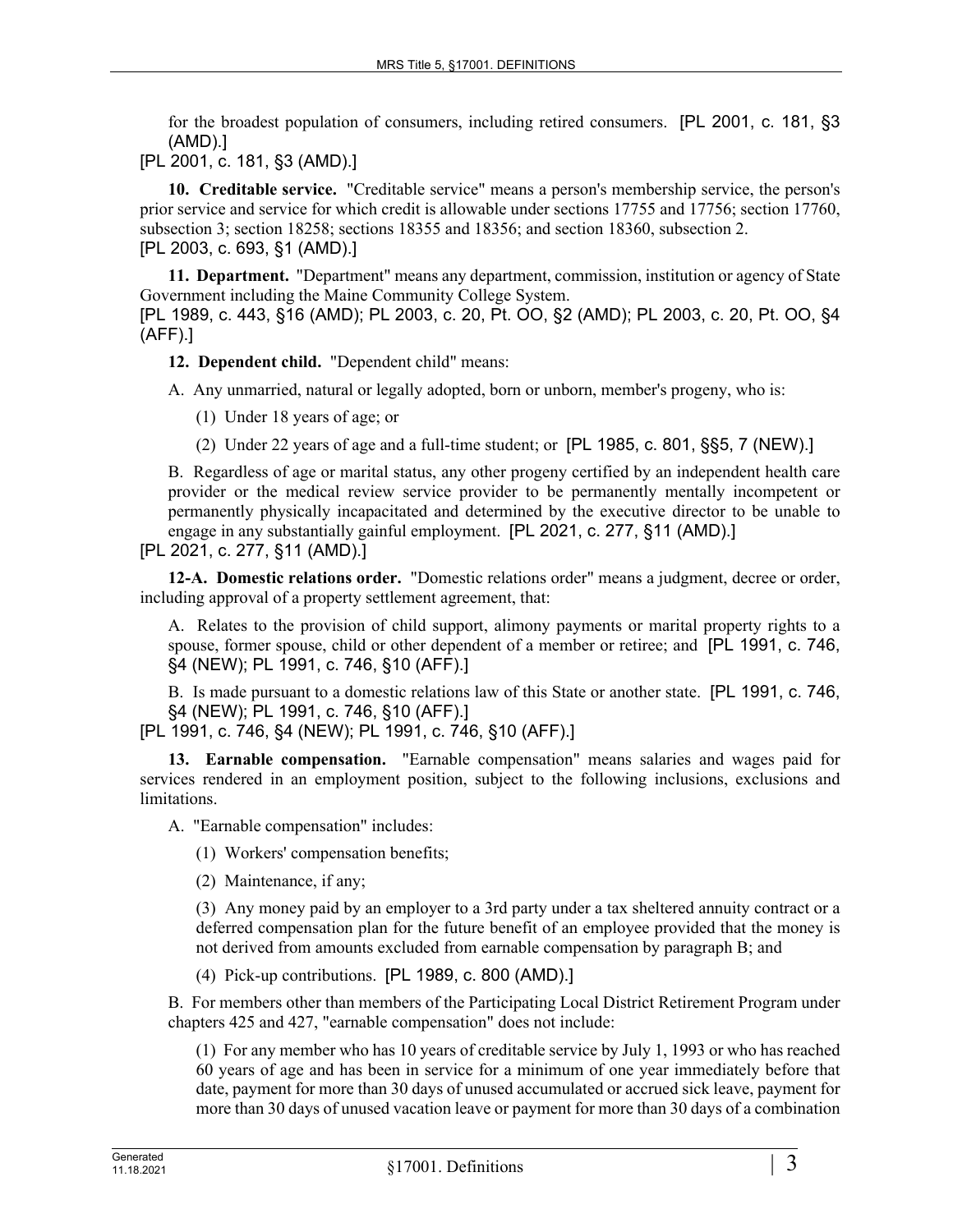of both and, effective October 1, 1999, whether or not the member is in service on October 1, 1999, the 30-day limitation may not be decreased and the exclusion set out in subparagraph (2) may not be made applicable to such a member;

(2) For any member who is not covered by subparagraph (1), payment for any unused accumulated or accrued sick leave or payment for any unused vacation leave; or

(3) Any other payment that is not compensation for actual services rendered or that is not paid at the time the actual services are rendered.

A payment for unused sick leave or unused vacation leave may not be included as part of earnable compensation unless it is paid upon the member's last termination before the member applies for retirement benefits. [PL 2017, c. 392, §1 (AMD).]

B-1. "Earnable compensation" does not include any exclusion in the plan provisions adopted by rule pursuant to section 18801. [PL 2017, c. 392, §2 (NEW).]

C. The following provisions govern limitations on earnable compensation.

(1) Notwithstanding the other provisions of this subsection, except as provided in subparagraph (3), for the purposes of determining average final compensation, "earnable compensation" does not include any increase that exceeds the prior year's earnable compensation by more than 5% or that results in a total increase of more than 10% during the 3-year period used in the calculation of average final compensation, unless the cost of the additional actuarial liability arising from the excess increase is paid by the employer as provided in section 17154. Any payment made under paragraph B, subparagraph (1) must be included in determining the amount of increase in the year in which the payment is made. This subparagraph does not apply to excess increases resulting from compensation paid prior to July 1, 1993, from compensation paid in accordance with an individual employment contract executed prior to July 1, 1993 or a collective bargaining agreement executed or ratified in its final form by final vote of one party to the agreement prior to July 1, 1993 for the initial term of that contract or agreement or from other action by the governing body of a school administrative unit in effect on July 1, 1993. This subparagraph does not apply to increases in compensation of state employees during fiscal year 1993-94 and fiscal year 1994-95. In all circumstances in which this subparagraph does not apply to earnable compensation of state employees and teachers, the provisions of this subparagraph that were in effect prior to June 30, 1993 apply. This subparagraph does not apply to earnable compensation of employees of participating local districts.

(2) Effective October 1, 1999, the 5% limitation and the 10% limitation on increases in earnable compensation set out in subparagraph (1) may not be changed to a lower percentage for members who, on October 1, 1999 or thereafter, meet the creditable service requirement for eligibility to receive a service retirement benefit, at the applicable age if so required, under section 17851 or section 17851–A, subsection 2.

(3) Collectively bargained salary or wage increases pursuant to Title 26, chapter 9‑A, 9‑B or 12 or job promotion may not be considered in calculating salary or wage increases for the purposes of subparagraph (1). [PL 2019, c. 395, §1 (AMD).]

D. For a teacher who is eligible for participation in the State Employee and Teacher Retirement Program who is on a leave of absence while serving as President of the Maine Education Association, "earnable compensation" means the amount that the teacher would have earned if the teacher had remained in a teaching position. [PL 2007, c. 491, §61 (AMD).]

E. **(TEXT EFFECTIVE UNTIL CONTINGENCY: See PL 1991, c. 619, §18)** "Earnable compensation" of a part-time, seasonal or temporary employee is the sum of amounts computed under paragraphs A, B, C and D adjusted to reflect the wages or salary that the member would have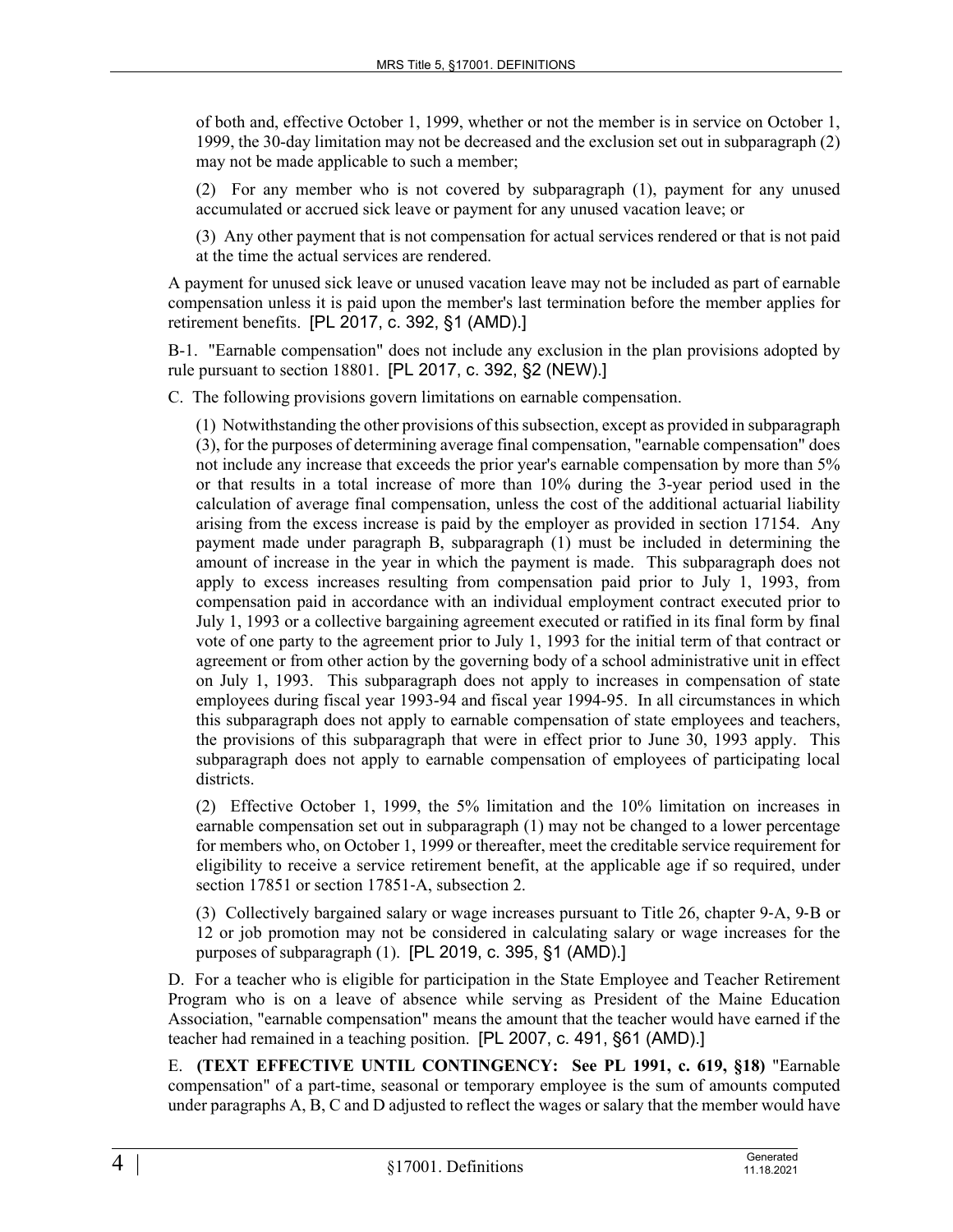been paid if the member had been employed, at the member's rate of pay, for the number of days or hours that a permanent full-time employee of the same employer would have been employed. [PL 1991, c. 619, §2 (NEW); PL 1991, c. 619, §18 (AFF).]

E. **(TEXT REPEALED ON CONTINGENCY: See PL 1991, c. 619, §18)** [PL 1991, c. 619, §18 (RP).]

F. For a teacher who, as provided by subsection 42, serves as president of a recognized or certified bargaining agent representing teachers for which released time from teaching duties for performance of the functions of president has been negotiated in a collective bargaining agreement between the collective bargaining agent and the teacher's school administrative unit, "earnable compensation" includes compensation paid for the released time, except that the amount of that compensation included in "earnable compensation" may not be more than the compensation that the teacher would have been paid had the teacher remained that same amount of time in the teacher's teaching position. [PL 1993, c. 482, §1 (NEW).]

[PL 2019, c. 395, §1 (AMD).]

**14. Employee.** "Employee" means:

A. For purposes of this chapter, a state employee, including any person serving during any probationary period required under the Civil Service Law and rules of the Civil Service Appeals Board, a teacher or a participating local district employee; [PL 1987, c. 402, Pt. A, §§64, 65 (AMD).]

B. For purposes of chapter 423, a state employee, including any person serving during any probationary period required under the Civil Service Law and rules of the Civil Service Appeals Board, or a teacher; or [PL 1987, c. 402, Pt. A, §§64, 65 (AMD).]

C. For purposes of chapter 425, a participating local district employee. [PL 1985, c. 801, §§5, 7 (NEW).]

[PL 1987, c. 402, Pt. A, §§64, 65 (AMD).]

**15. Executive body.** "Executive body" means the official or body of officials who, in their official capacity, have the general powers and duties of administering, supervising and managing the affairs of an organization or governmental unit.

[PL 1985, c. 801, §§5, 7 (NEW).]

**16. Executive director.** "Executive director" means the executive director of the Maine Public Employees Retirement System.

[PL 1985, c. 801, §§5, 7 (NEW); PL 2007, c. 58, §3 (REV).]

17. Father. "Father" means a natural or adoptive father or stepfather. [PL 1985, c. 801, §§5, 7 (NEW).]

**18. Full-time student.** "Full-time student" means a person who meets the requirements for a fulltime student set out in rules adopted by the board. [PL 1985, c. 801, §§5, 7 (NEW).]

**18-A. Internal Revenue Code.** "Internal Revenue Code" or "Code" means the United States Internal Revenue Code of 1986, as amended. [PL 2009, c. 474, §11 (NEW).]

**18-B. Health care provider.** "Health care provider" means an appropriately licensed, certified or registered provider of mental or physical health care, in either the public or private sector. [PL 2021, c. 277, §12 (NEW).]

**19. Local district.** "Local district" means: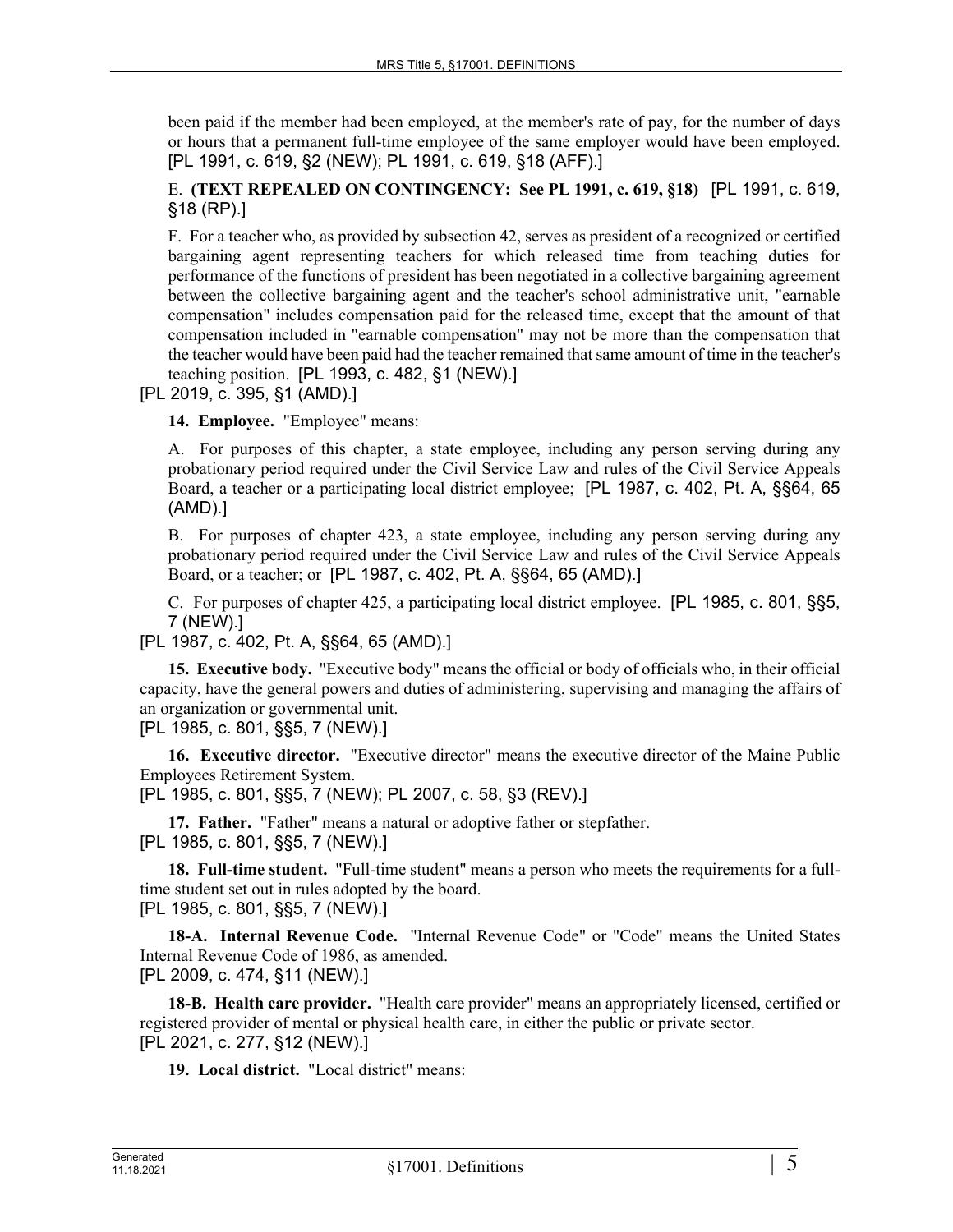A. Any county, municipality, quasi-municipal corporation or incorporated instrumentality of the State or of one or more of its political subdivisions; [PL 1985, c. 801, §§5, 7 (NEW).]

B. Any incorporated association of employees of the State or employees of any of the entities set out in paragraph A; [PL 1985, c. 801, §§5, 7 (NEW).]

C. Any incorporated association of any of the entities set out in paragraph A; [PL 1985, c. 801, §§5, 7 (NEW).]

D. Any entity eligible to become a participating local district before January 1, 1976; [PL 1985, c. 801, §§5, 7 (NEW).]

E. Any entity participating in the retirement system before January 1, 1976; [PL 2011, c. 657, Pt. I, §1 (AMD).]

F. Any educational institution in the State teaching courses equivalent to or higher than secondary institutions; or [PL 2011, c. 657, Pt. I, §1 (AMD).]

G. Any public charter school, as authorized by Title 20‑A, chapter 112. [PL 2011, c. 657, Pt. I, §2 (NEW).]

[PL 2011, c. 657, Pt. I, §§1, 2 (AMD).]

**19-A. Medical provider.** 

[PL 2021, c. 277, §13 (RP).]

**19-B. Medical review service provider.** "Medical review service provider" means an entity with whom the executive director has contracted for the review of medical records and the provision of recommendations, opinions and certifications under this Part by health care providers employed by the entity.

[PL 2021, c. 277, §14 (NEW).]

**20. Member.** "Member" means any person included in the membership of a retirement program of the retirement system, as provided in chapter 423, subchapter 2, or chapter 425, subchapter 2. [PL 2007, c. 491, §62 (AMD).]

**21. Membership service.** "Membership service" means service rendered while a member of a retirement program of the retirement system on account of which contributions are made and for which credit is allowable under chapter 423, subchapter 4 or chapter 425, subchapter 4. [PL 2007, c. 491, §63 (AMD).]

**22. Mother.** "Mother" means a natural or adoptive mother or a stepmother. [PL 1985, c. 801, §§5, 7 (NEW).]

**23. Normal retirement age.** "Normal retirement age" means the specified age, the years of service requirement or any combination of age and years of service requirements at which a member becomes eligible for retirement benefits and at which those benefits may not be reduced under section 17852, subsection 3 or 3-A; section 17852, subsection 10, paragraph C; and section 18452, subsection 3. [PL 2001, c. 118, §1 (AMD).]

**24. Organization.** "Organization" means a corporation, partnership or unincorporated association. [PL 1985, c. 801, §§5, 7 (NEW).]

**25. Out-of-state service.** "Out-of-state service" means service rendered as an employee of:

A. Any state, territory or possession of the United States, except Maine; or [PL 1985, c. 801, §§5, 7 (NEW).]

B. Any political subdivision of any state, territory or possession of the United States, except Maine. [PL 1985, c. 801, §§5, 7 (NEW).]

[PL 1985, c. 801, §§5, 7 (NEW).]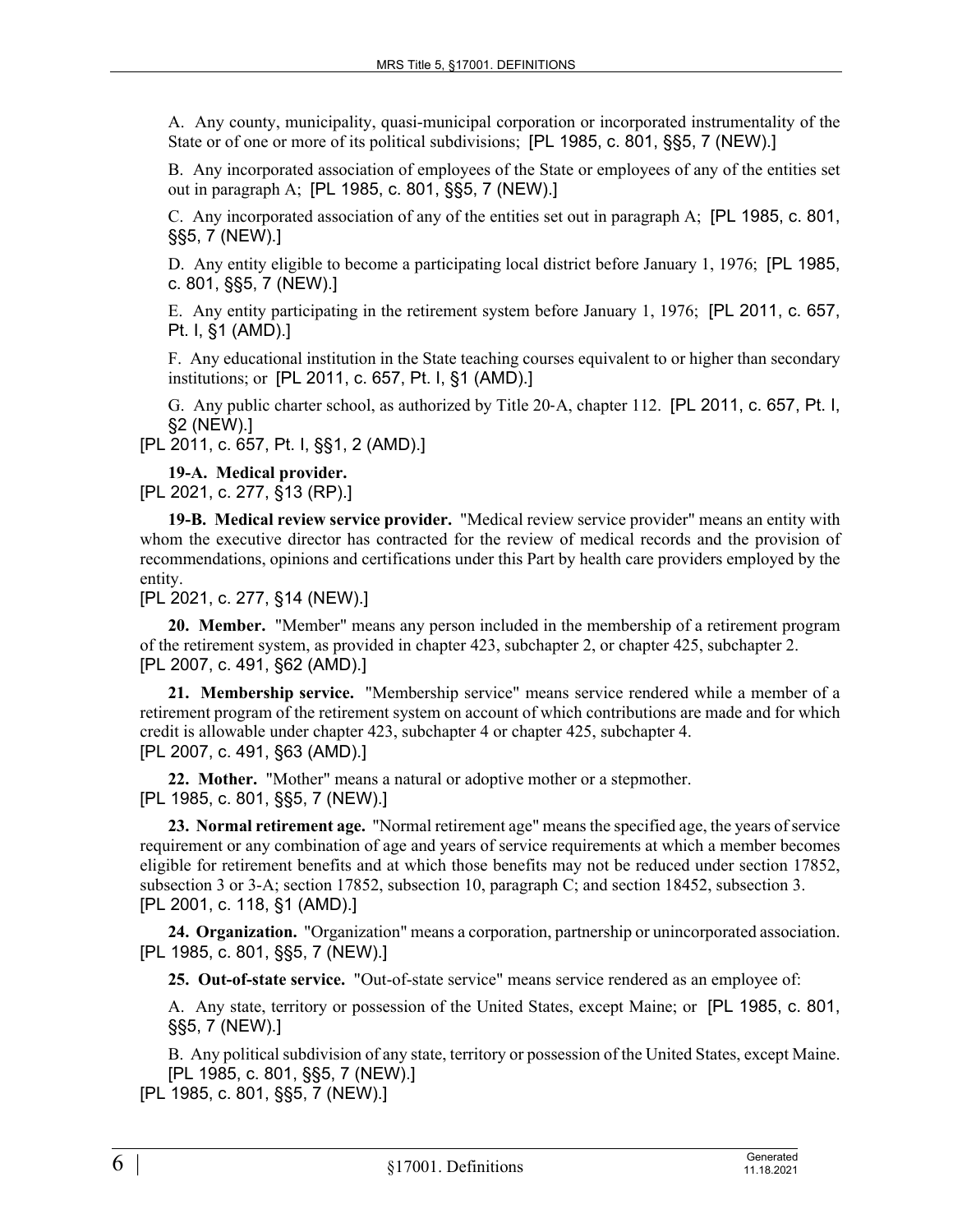**26. Parent.** "Parent" means mother or father. [PL 1985, c. 801, §§5, 7 (NEW).]

**26-A. (TEXT EFFECTIVE UNTIL CONTINGENCY: See PL 1991, c. 619, §18) Part-time, seasonal or temporary employee.** "Part-time, seasonal or temporary employee" means an employee whose employment position is part-time, seasonal or temporary as defined in 26 CFR Part 31. [PL 1991, c. 619, §3 (NEW); PL 1991, c. 619, §18 (AFF).]

**26-A. (TEXT REPEALED ON CONTINGENCY: See PL 1991, c. 619, §18) Part-time, seasonal or temporary employee.**  [PL 1991, c. 619, §18 (RP).]

**27. Participating local district.** "Participating local district" means a local district that has approved the participation of its employees in the Participating Local District Retirement Program of the retirement system under section 18201.

[PL 2007, c. 491, §64 (AMD).]

**28. Participating local district employee.** "Participating local district employee" means an employee of a participating local district.

[PL 1985, c. 801, §§5, 7 (NEW).]

**28-A. Pick-up contributions.** "Pick-up contributions" means member contributions to the retirement system which are assumed and paid by the employer through a reduction of members' salaries for services rendered, in accordance with the United States Internal Revenue Code, Section 414(h), in lieu of employee contributions.

[PL 1987, c. 739, §§3, 48 (NEW).]

**29. Prior service.** "Prior service" means service rendered before the date of establishment of the retirement system as set forth in section 17101.

[PL 1985, c. 801, §§5, 7 (NEW).]

**29-A. Professional employee.** "Professional employee" means any employee engaged in work:

A. Predominantly intellectual and varied in character as opposed to routine mental, manual or mechanical work; [PL 1989, c. 550, §1 (NEW).]

B. Involving the consistent exercise of discretion and judgment; [PL 1989, c. 550, §1 (NEW).]

C. Of such a character that the product or result of the work cannot be standardized in relation to a given time period; and [PL 1989, c. 550, §1 (NEW).]

D. Requiring knowledge of an advanced type in a field of science or learning customarily acquired by a prolonged course of specialized intellectual instruction and study in an institution of higher learning, as distinguished from a general academic education or from an apprenticeship or from training in the performance of routine mental, manual or physical processes. [PL 1989, c. 550, §1 (NEW).]

[PL 1989, c. 550, §1 (NEW).]

**30. Public school.** "Public school" is defined as follows.

A. "Public school" includes:

(1) Any public school conducted within the State under the authority and supervision of a duly elected board of education, superintending school committee or school directors; and

(2) Any school which received any direct state aid in 1950 and municipal tuition funds amounting to at least the amount of that state aid during 1950. [PL 1985, c. 801, §§5, 7 (NEW).]

B. "Public school" does not include: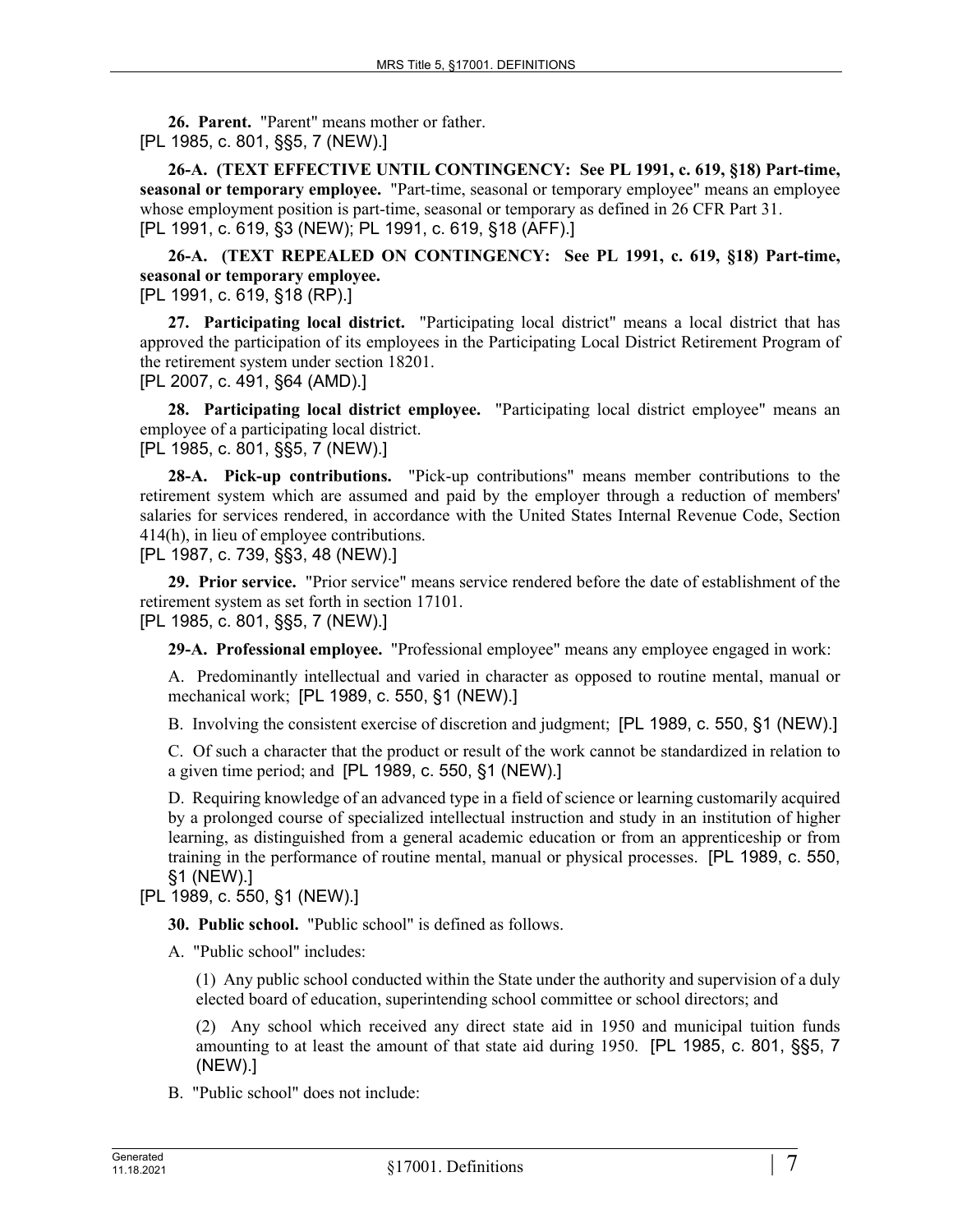(1) Maine Wesleyan Seminary and College, commonly known as Kents Hill School, as of September 23, 1971;

(2) Bridgton Academy, as of September 1, 1979;

(3) Gould Academy, as of September 1, 1979;

(4) North Yarmouth Academy, as of September 1, 1979; and

(5) Public charter schools, as authorized by Title 20‑A, chapter 112. [PL 2011, c. 657, Pt. I, §3 (AMD).]

[PL 2011, c. 657, Pt. I, §3 (AMD).]

**30-A. Qualified domestic relations order.** "Qualified domestic relations order" means a domestic relations order that:

A. Creates or recognizes the right of an alternate payee, or assigns to an alternate payee the right, to receive all or a portion of the benefits payable with respect to a member or retiree under any of the programs of the Maine Public Employees Retirement System; [PL 2007, c. 491, §65 (AMD).]

B. Directs the retirement system to disburse benefits to the alternate payee; and [PL 1991, c. 746, §5 (NEW); PL 1991, c. 746, §10 (AFF).]

C. Meets the requirements of section 17059. [PL 1991, c. 746, §5 (NEW); PL 1991, c. 746, §10 (AFF).]

[PL 2007, c. 491, §65 (AMD).]

**31. Regular interest.** "Regular interest" means interest at the rate set from time to time by the board in accordance with section 17156.

[PL 1985, c. 801, §§5, 7 (NEW).]

**32. Restoration to service.** "Restoration to service" is defined as follows.

A. For a retired state employee or teacher, "restoration to service" means acceptance of employment as either a state employee or a teacher. [PL 1985, c. 801, §§5, 7 (NEW).]

B. For a retired participating local district employee:

(1) Except as provided in subparagraph (2), "restoration to service" means acceptance of employment with the participating local district from which the employee retired; and

(2) After the date on which the consolidated plan under chapter 427 goes into operation, for a participating local district employee who retires from a participating local district that at the time of the employee's retirement is in the consolidated plan, "restoration to service" means acceptance of employment with the participating local district from which the employee retired or with any other participating local district that is in the consolidated plan at the time the employee accepts employment. [PL 1995, c. 274, §2 (AMD).]

C. "Restoration to service" does not include election to the Legislature. [PL 1985, c. 801, §§5, 7 (NEW).]

[PL 1995, c. 274, §2 (AMD).]

**33. Retirement.** "Retirement" means termination of membership with a retirement allowance granted under this chapter.

[PL 1985, c. 801, §§5, 7 (NEW).]

**34. Retirement allowance.** "Retirement allowance" means the retirement payments to which a member is or may be entitled as provided in this Part. [PL 1985, c. 801, §§5, 7 (NEW).]

**35. Retirement benefit.** "Retirement benefit" means the same as retirement allowance. [PL 1985, c. 801, §§5, 7 (NEW).]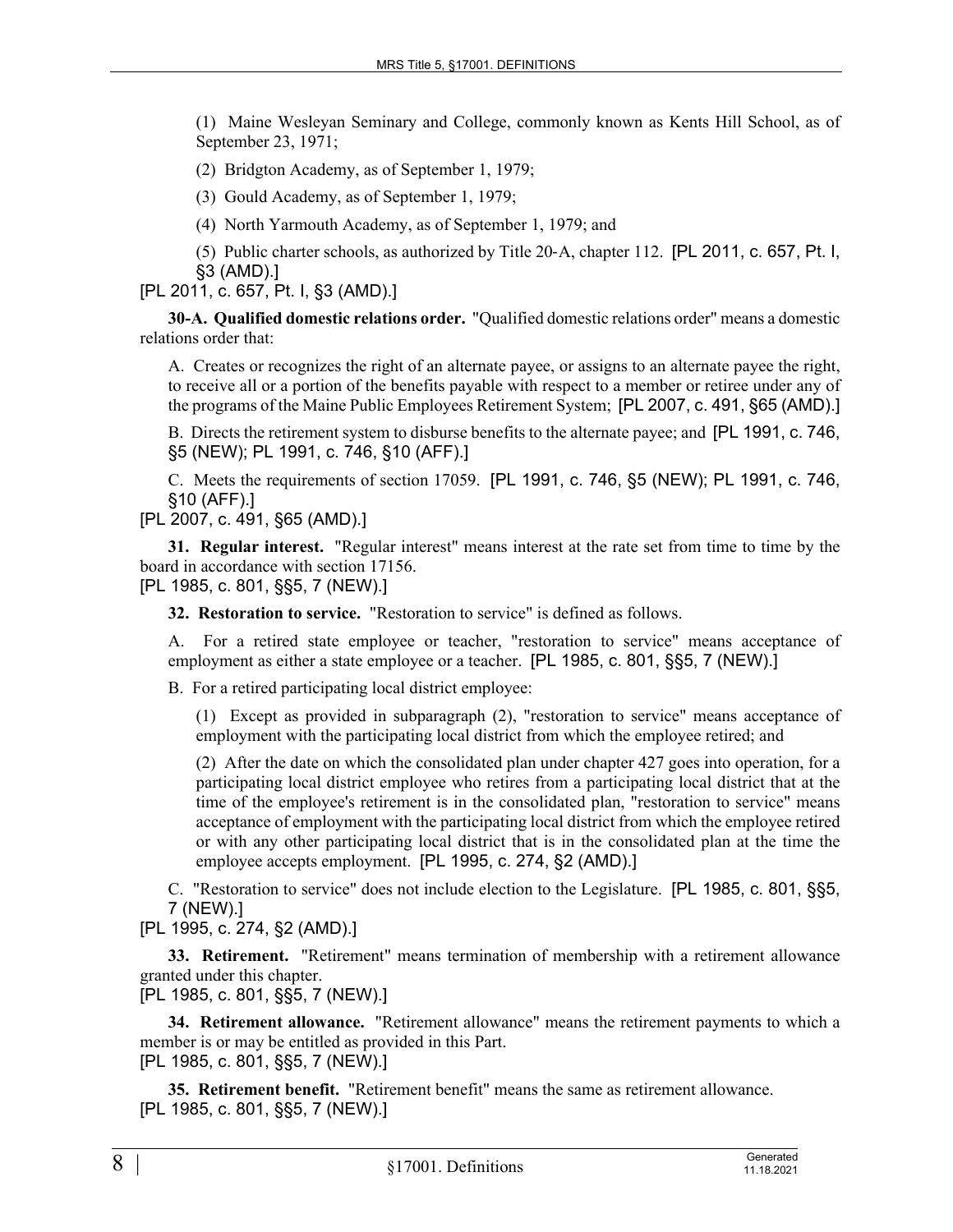**36. Retirement system.** "Retirement system" means the Maine Public Employees Retirement System.

[PL 1985, c. 801, §§5, 7 (NEW); PL 2007, c. 58, §3 (REV).]

**37. Service.** "Service" means service as an employee for which compensation was paid. [PL 1985, c. 801, §§5, 7 (NEW).]

**38. Service credit.** "Service credit" means credit received for creditable service as defined under subsection 10.

[PL 1985, c. 801, §§5, 7 (NEW).]

**39. Spouse.** "Spouse" means the person currently legally married to a member. [PL 1985, c. 801, §§5, 7 (NEW).]

**40. State employee.** "State employee" means any regular classified or unclassified officer or employee in a department, any employee of the Maine Community College System except those who make the election provided under Title 20‑A, section 12722, any employee of the Maine Educational Center for the Deaf and Hard of Hearing and the Governor Baxter School for the Deaf except as provided in Title 20‑A, section 7407, subsection 3‑A, any employee of the Maine Military Authority, any employee of the Northern New England Passenger Rail Authority, any employee of the Maine Port Authority, any employee of the Efficiency Maine Trust who on June 30, 2009 is an employee of the Public Utilities Commission energy efficiency or renewable energy programs who elects to remain a state employee, any employee of the Efficiency Maine Trust who accepts employment with the Efficiency Maine Trust prior to July 1, 2010 who was a state employee immediately prior to accepting such employment who elects to remain a state employee and any employee transferred from the Division of Higher Education Services to the Finance Authority of Maine who elects to be treated as a state employee, but does not include:

A. A judge, as defined in Title 4, section 1201 or 1301, who is now or later may be entitled to retirement benefits under Title 4, chapter 27 or 29; [PL 2003, c. 688, Pt. A, §4 (RPR).]

B. A member of the State Police who is now entitled to retirement benefits under Title 25, chapter 195; or [PL 2003, c. 688, Pt. A, §4 (RPR).]

C. A Legislator who is now or later may be entitled to retirement benefits under Title 3, chapter 29. [PL 2003, c. 688, Pt. A, §4 (RPR).]

[PL 2009, c. 372, Pt. C, §1 (AMD).]

**41. Surviving spouse.** "Surviving spouse" means the spouse alive at the time of the death of the member or former member.

[PL 1985, c. 801, §§5, 7 (NEW).]

**42. Teacher.** "Teacher" means:

A. Any employee of a public school or a school management and leadership center established pursuant to Title 20‑A, chapter 123 who fills any position that the Department of Education requires be filled by a person who holds the appropriate certification or license required for that position, other than an educational technician position for which certification is not required under Title 20‑A, section 13019‑H, and:

(1) Holds appropriate certification from the Department of Education, including an employee whose duties include, in addition to those for which certification is required, either the setup, maintenance or upgrading of a school computer system the use of which is to assist in the introduction of new learning to students or providing school faculty orientation and training related to use of the computer system for educational purposes; or

(2) Holds an appropriate license issued to a professional employee by a licensing agency of the State; [PL 2021, c. 6, §1 (AMD).]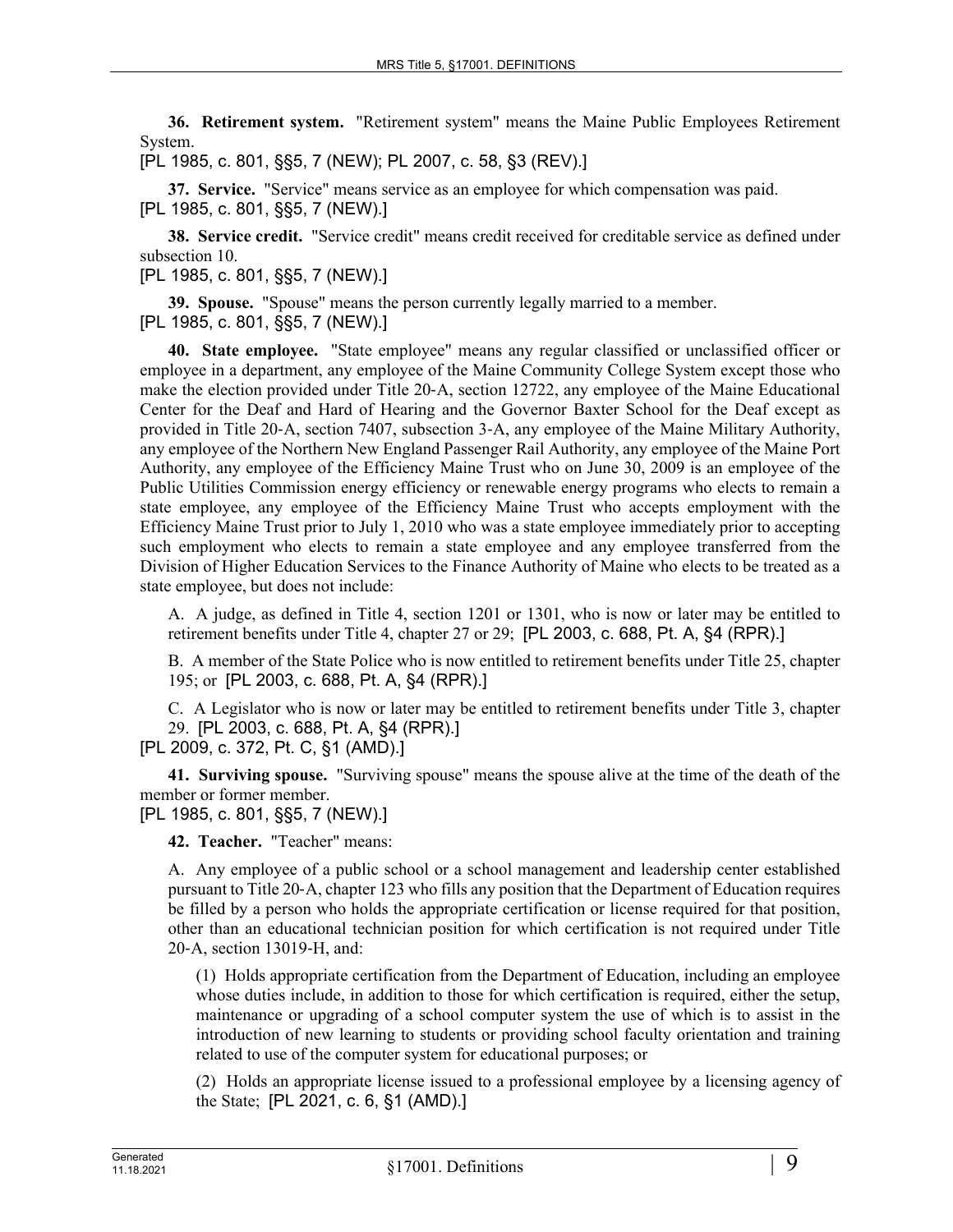B. Any employee of a public school or a school management and leadership center established pursuant to Title 20‑A, chapter 123 who fills any position not included in paragraph A, the principal function of which is to introduce new learning to students, except that a coach who is employed by a public school and who is not otherwise covered by the definition of teacher as defined in this subsection or an employee who is employed in adult education as defined in Title 20-A, section 8601‑A, subsection 1 and who is not otherwise covered by the definition of teacher defined in this subsection may not be considered a teacher for purposes of this Part; [PL 2019, c. 460, §1 (AMD).]

C. Any employee of a public school on June 30, 1989, in a position not included in paragraph A or B which was included in the definition of teacher in effect on June 30, 1989, as long as:

(1) The employee does not terminate employment; or

(2) The employee terminates employment and returns to employment in a position in the same classification within 2 years of the date of termination.

Regardless of any subsequent employment history, any employee of a public school in a position which was included in the definition of teacher in effect on June 30, 1989, is entitled to creditable service as a teacher for all service in that position on or before that date; [PL 1989, c. 550, §2 (NEW); PL 1989, c. 878, Pt. D, §4 (RPR).]

D. Any employee of a public school or a school management and leadership center established pursuant to Title 20‑A, chapter 123 in a position not included in paragraph A, B or C who was a member of the State Employee and Teacher Retirement Program of the retirement system as a teacher on August 1, 1988, as long as:

(1) The employee does not terminate employment; or

(2) The employee terminates employment and returns to employment in a position in the same classification within 2 years of the date of termination; [PL 2019, c. 460, §1 (AMD).]

E. Any former employee of a public school or a school management and leadership center established pursuant to Title 20‑A, chapter 123 in a position not included in paragraph A, B or C who was a member of the State Employee and Teacher Retirement Program of the retirement system as a teacher before August 1, 1988, as long as the former employee returns to employment in a position in the same classification before July 1, 1991; or [PL 2019, c. 460, §1 (AMD).]

F. For service before July 1, 1989, any employee of a public school in a position which was included in the definition of teacher before July 1, 1989. [PL 1989, c. 550, §2 (NEW); PL 1989, c. 878, Pt. D, §4 (RPR).]

"Teacher" includes a person who is on a one-year leave of absence from a position as a teacher and is participating in the education of prospective teachers by teaching and supervising students enrolled in college-level teacher preparation programs in this State.

"Teacher" also includes a person who is on a leave of absence from a position as a teacher and is duly elected as President of the Maine Education Association.

"Teacher" also includes a person who, subsequent to July 1, 1981, has served as president of a recognized or certified bargaining agent representing teachers for which released time from teaching duties for performance of the functions of president has been negotiated in a collective bargaining agreement between the collective bargaining agent and the teacher's school administrative unit and for whom contributions related to the portion of the person's salary attributable to the released time have been paid as part of the regular payroll of the school administrative unit.

[PL 2021, c. 6, §1 (AMD).]